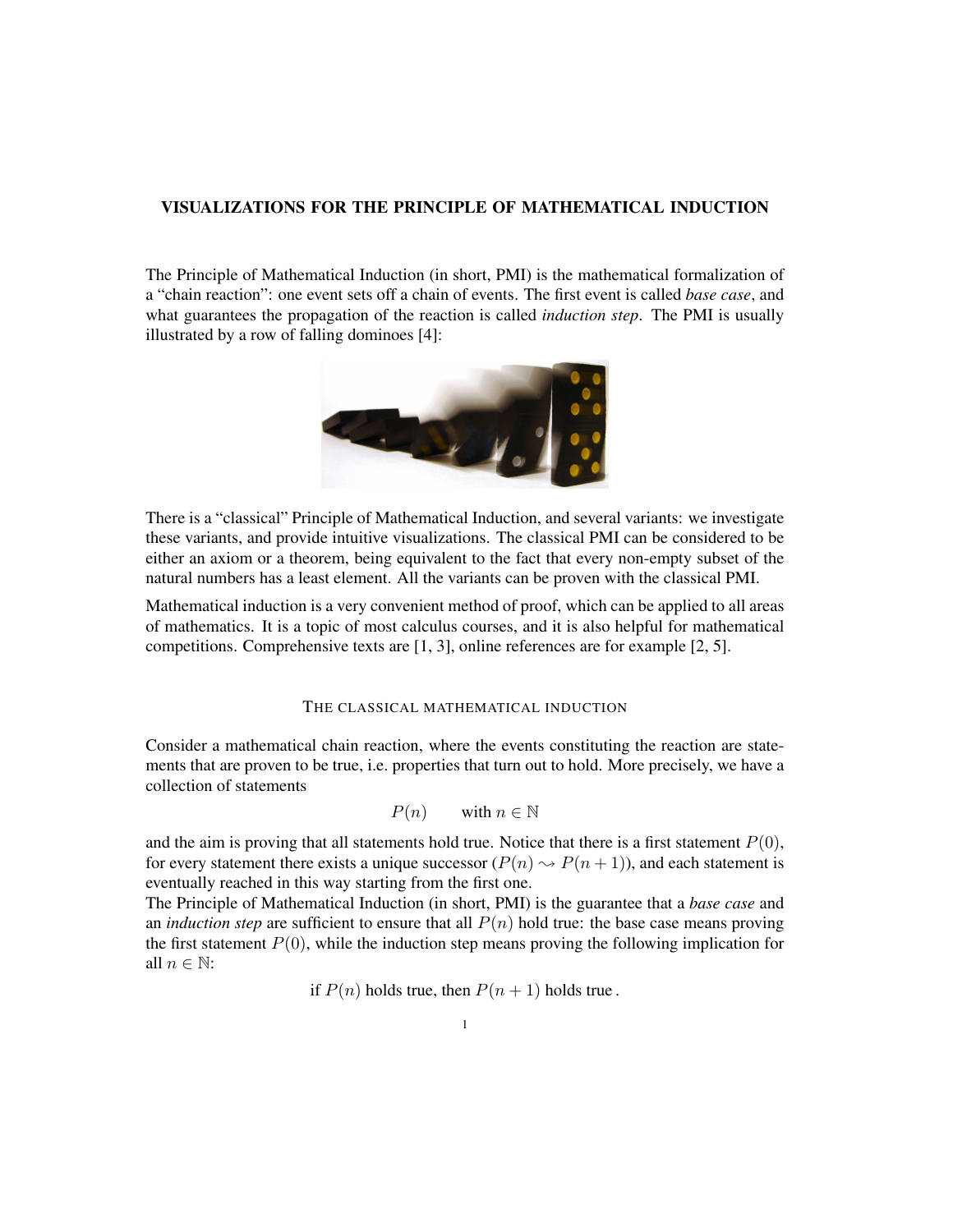• PMI Classic: Consider statements  $P(n)$  for  $n \in \mathbb{N}$ . Suppose that  $P(0)$  is true (this is the base case). Suppose that for every  $n \in \mathbb{N}$  the statement  $P(n)$  implies  $P(n + 1)$ (this is the induction step). Then  $P(n)$  holds true for all  $n \in \mathbb{N}$ .

**Exercise 1:** Prove that for every  $n \in \mathbb{N}$  the number  $n^3 - n$  is a multiple of 3.

The typical visualization of PMI Classic consists in a row of falling dominoes:



Consider infinitely many (to be precise, countably many) dominoes standing on end, and arranged in a half-line extending infinitely to the right. Looking from left to right, the first domino represents  $P(0)$  and the  $(n + 1)$ th domino represents  $P(n)$ . Proving the truthfulness of  $P(n)$  means that the corresponding domino falls to the right. The base case means pushing the first domino as to make it fall, and the induction step means that, if one domino falls, then its right-hand neighbor falls as well. Thus the base case starts a chain reaction of falling dominoes, while the induction step guarantees that the chain reaction includes all dominoes in the row: eventually each domino will fall.

Without the base case i.e. without a push the dominoes keep standing. A missing induction step can be visualized by a row that at some point is not tight: if there is too much space between a domino and the next one, then the chain reaction will not propagate.

## MATHEMATICAL INDUCTION ON A COUNTABLE SET

• PMI Countably Infinite: If the set of statements is countably infinite, then it suffices to label its elements with the natural numbers to reduce to the situation of PMI Classic.

Visually, we are arranging the dominoes in a row:

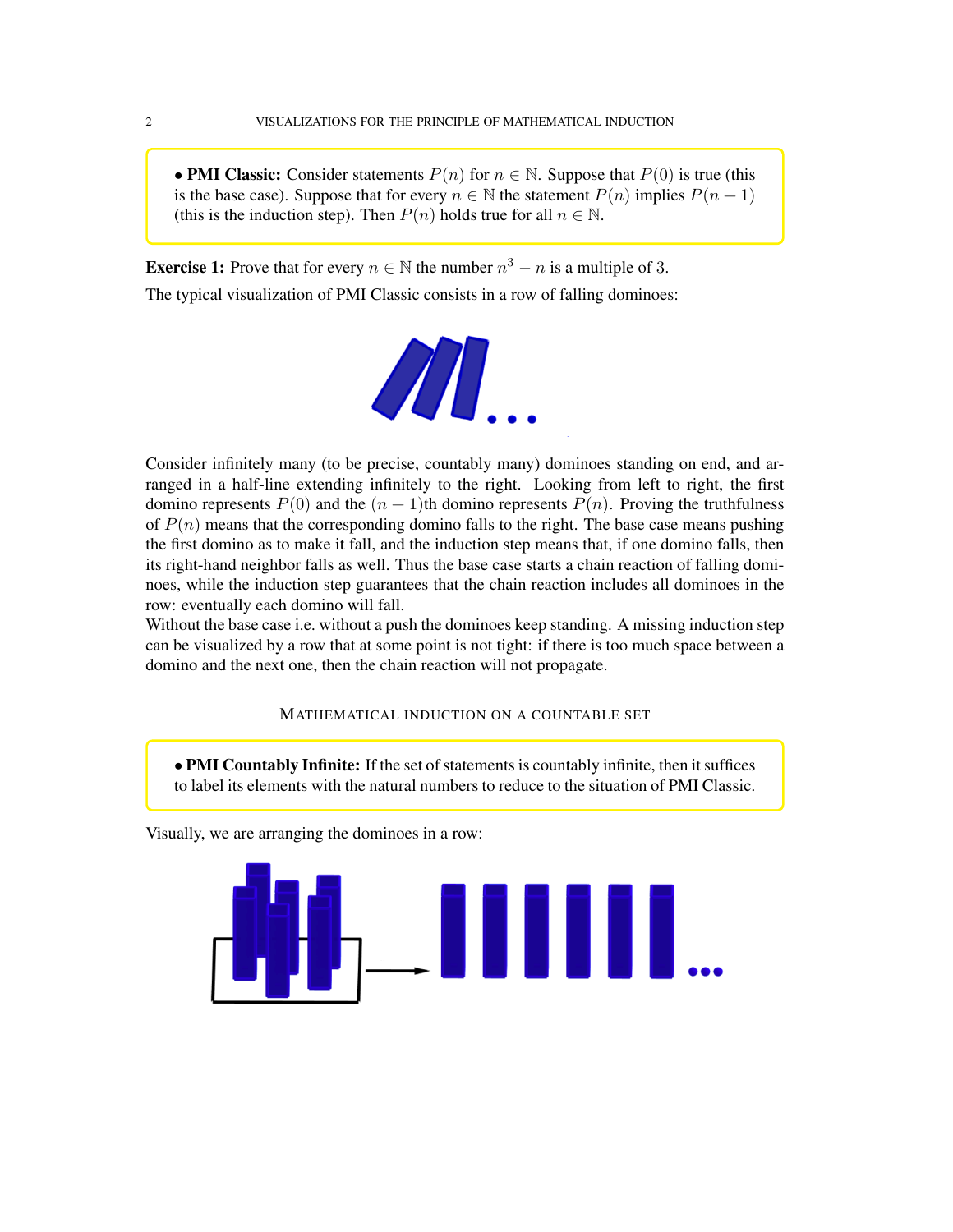A special case of PMI Countably Infinite is the following:

• PMI Different Start: Let  $n_0 \in \mathbb{N}$ , and consider statements  $P(n)$  for  $n \in \mathbb{N}$  with  $n \geq n_0$ . Suppose that  $P(n_0)$  is true (this is the base case). Suppose that for every  $n \in \mathbb{N}$  with  $n \geq n_0$  the statement  $P(n)$  implies  $P(n+1)$  (this is the induction step). Then  $P(n)$  holds true for all  $n \in \mathbb{N}$  with  $n \ge n_0$ .

For PMI Different Start we have the whole row of dominoes indexed by the natural numbers (by considering some additional statements) and push the domino corresponding to  $n_0$ . In this way the first dominoes stay untouched, while all others will fall. We simply ignore the first dominoes: these could either fall if pushed (the statements are true) or they are fixed (the statements are false).



**Exercise 2:** Prove that for all natural numbers  $n \ge 4$  we have  $n \cdot (n-1) \cdot \cdot \cdot 2 \cdot 1 > 2^n$ .

For a *non-empty finite set* of statements (for an empty set there would be nothing to prove) we have:

• PMI Finite: Let S be a non-empty finite set, and consider statements  $P(s)$  for  $s \in S$ . We label the elements of S with the natural numbers from 0 to  $c - 1$ , where c is the cardinality of S. Suppose that  $P(0)$  is true (this is the base case). Suppose that for every  $n \in \mathbb{N}$  with  $0 \le n < c - 1$  the statement  $P(n)$  implies  $P(n + 1)$  (this is the induction step). Then  $P(s)$  holds true for all  $s \in S$ .

Visually, the row of dominoes is finite: after finitely many steps all dominoes have fallen.

**Exercise 3:** Prove that for all integers n in the range from 20 to 50 the binomial coefficient  $\binom{30}{n-20}$  is strictly positive.

Further variants of the PMI can be combined with PMI Countably Infinite or PMI Finite.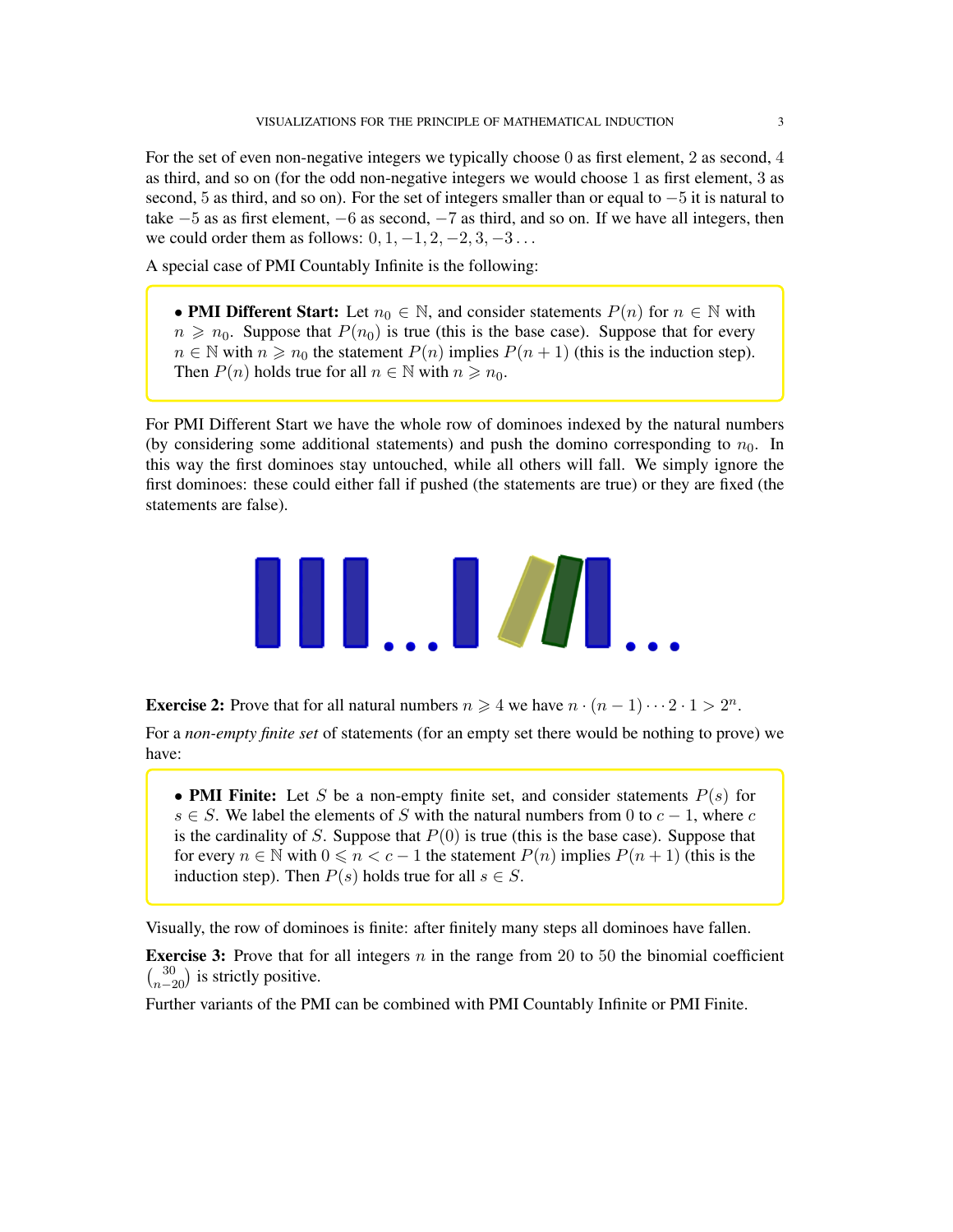THE COMPLETE MATHEMATICAL INDUCTION

• **PMI Complete:** Consider statements  $P(n)$  for  $n \in \mathbb{N}$ . Suppose that  $P(0)$  is true (this is the base case). Suppose that for every  $n \in \mathbb{N}$  the collection of statements  $P(0)$ to  $P(n)$  implies  $P(n + 1)$  (this is the induction step). Then  $P(n)$  holds true for all  $n \in \mathbb{N}$ .

The induction step is easier to establish with respect to PMI Classic because we can make use of any statement from  $P(0)$  to  $P(n)$ . In many situations we only need a fixed amount of previous statements, for example we may only need  $P(n)$  and  $P(n - 1)$ . Further variants of the PMI can be combined with PMI Complete.

We may visualize PMI Complete with a row of dominoes of growing size:



The induction step means that the first dominoes together have enough elain to make the next domino fall (one domino alone may not be sufficiently heavy to push down the next one).

**Exercise 4:** The Fibonacci number sequence  $F_n$  can be defined by setting  $F_0 = 0$  and  $F_1 = 1$ , and by requiring that  $F_n = F_{n-2} + F_{n-1}$  holds for all  $n \ge 2$ . Prove that for all  $n \in \mathbb{N}$  we have

$$
F_n = \frac{1}{\sqrt{5}} \Big[ \Big( \frac{1 + \sqrt{5}}{2} \Big)^n - \Big( \frac{1 - \sqrt{5}}{2} \Big)^n \Big].
$$

#### THE BACKWARDS MATHEMATICAL INDUCTION

• PMI Backwards: Consider statements  $P(n)$  for  $n \in \mathbb{N}$ . Suppose that  $P(n)$  is true for all  $n \in S$ , where S is an infinite subset of N (this is an infinite set of base cases). Suppose that for every  $n \in \mathbb{N}$  with  $n > 0$  the statement  $P(n)$  implies  $P(n-1)$  (this is the backward induction step). Then  $P(n)$  holds true for all  $n \in \mathbb{N}$ .

We are doing infinitely many applications of PMI Finite, one for each element of  $S$  (each statement is then proven multiple times). Visually, we are pushing to the left all dominoes corresponding to the elements of  $S$ : the chain reaction now propagates to the left.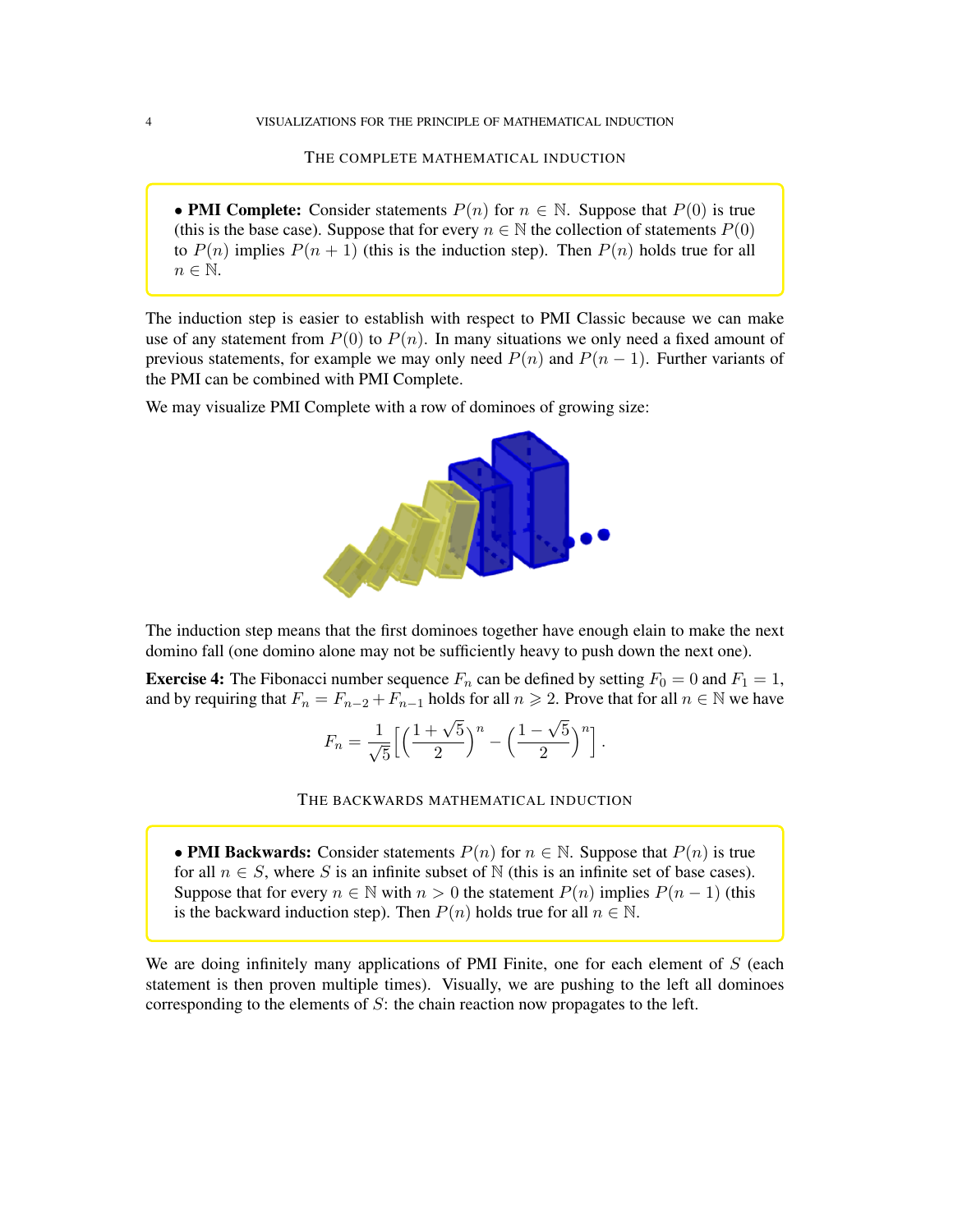

**Exercise 5:** Let  $n \in \mathbb{N}$  with  $n \ge 1$ . Prove the inequality between arithmetic and geometric mean of *n* strictly positive real numbers:

> $a_1 + a_2 + \ldots + a_n$ n  $\geqslant \sqrt[n]{a_1 a_2 ... a_n}$ .

(Hint: Prove the inequality by induction for all  $n$  that are powers of 2.)

#### TWO-DIMENSIONAL INDUCTION

• PMI Two-dimensional: Consider statements  $P(a, b)$  for  $a, b \in \mathbb{N}$ . Suppose that  $P(0, 0)$  is true (this is the base case). Suppose that, if  $P(a, 0)$  is true for some  $a \in \mathbb{N}$ , then  $P(a+1, 0)$  is also true (this is the first induction step). Suppose that, if  $P(a, b)$  is true for some  $a, b \in \mathbb{N}$ , then  $P(a, b+1)$  is also true (this is the second induction step). Then  $P(a, b)$  holds true for every  $a, b \in \mathbb{N}$ .

We apply PMI Classic, once on the first variable and infinitely many times on the second variable: with the help of the first induction step one proves  $P(a, 0)$  for all  $a \in \mathbb{N}$ ; the second induction step then allows to take  $a \in \mathbb{N}$  and prove  $P(a, b)$  for that fixed a and for any  $b \in \mathbb{N}$ .

As soon as  $P(a, b)$  is proven, we mark the point  $(a, b)$  in the plane. We mark  $(0, 0)$  because of the base case and then, with the help of the first induction step, we mark all points on the a-axis. With the second induction step the marking propagates upwards from any point  $(a, 0)$ , thus the marking propagates to all points  $(a, b)$  with  $a, b \in \mathbb{N}$ .

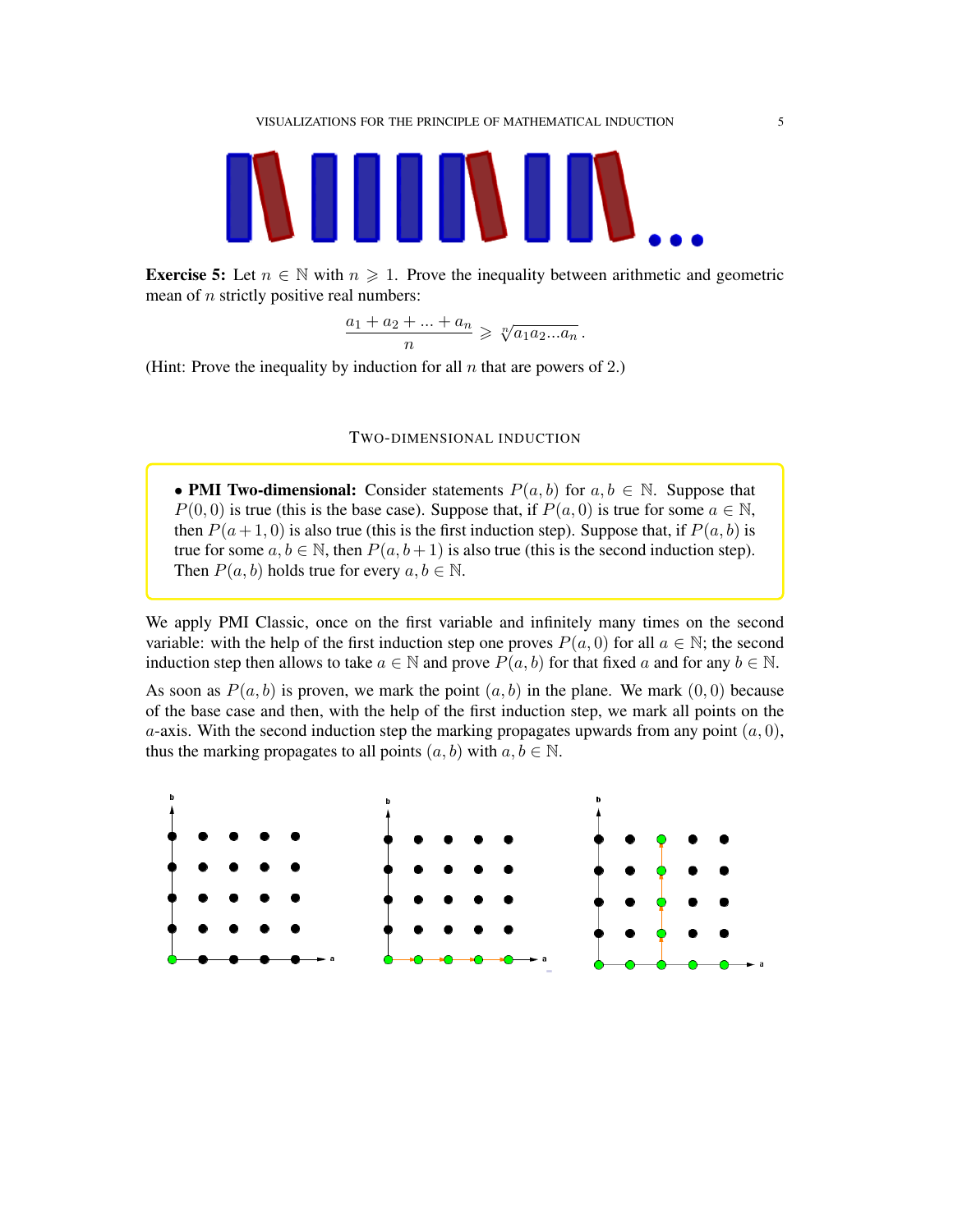**Exercise 6:** Consider a function  $f(a, b)$  of two strictly positive integer variables that satisfies  $f(1, 1) = 2$  and such that for every a, b the following holds:

 $f(a+1,b) = f(a,b) + 2(a+b)$  and  $f(a,b+1) = f(a,b) + 2(a+b-1)$ . Prove that for every a, b we have  $f(a, b) = (a + b)^2 - (a + b) - 2b + 2$ .

We can easily generalize PMI Two-dimensional to finitely many variables.

### GROUPING STATEMENTS

• PMI Sum of variables: Consider statements  $P(a, b)$  for  $a, b \in \mathbb{N}$ . Suppose that  $P(0, 0)$  is true (this is the base case). Suppose that, if for some  $n \in \mathbb{N}$  the statement  $P(a, b)$  is true whenever  $a + b = n$ , then the statement  $P(a, b)$  is true whenever  $a + b = n + 1$  (this is the induction step). Then  $P(a, b)$  holds true for every  $a, b \in \mathbb{N}$ .

We apply PMI Classic to the statements  $Q(n)$  consisting of all  $P(a, b)$  with  $a + b = n$ . We are thus grouping statements together, namely those corresponding to the points on a same finite diagonal of the first quadrant in the plane. The chain reaction propagates from one diagonal to the next. The two pictures below represent  $Q(2)$  (which contains the statements  $P(2, 0)$ ,  $P(1, 1)$ , and  $P(0, 2)$  and the induction step from  $Q(2)$  to  $Q(3)$ :



**Exercise 7:** Prove that for all natural numbers  $n, k$  such that  $k \leq n$  the binomial coefficient  $\binom{n}{k}$  $\binom{n}{k}$  is a natural number. You can make use of the known formula  $\binom{n}{k}$  $\binom{n}{k} = \binom{n-1}{k-1}$  $\binom{n-1}{k+1} + \binom{n-1}{k}$  $\binom{-1}{k}$ . (Hint: Apply PMI Complete.)

The general framework for grouping statements is as follows. Consider statements  $P(s)$  with s varying in a set  $S$ , and partition  $S$  into countably many subsets (for example, partition the real numbers into countably many intervals). We leave to the reader the case of a finite partition, which requires PMI Finite. So let us denote by  $T_n$  for  $n \in \mathbb{N}$  the subsets of the partition: we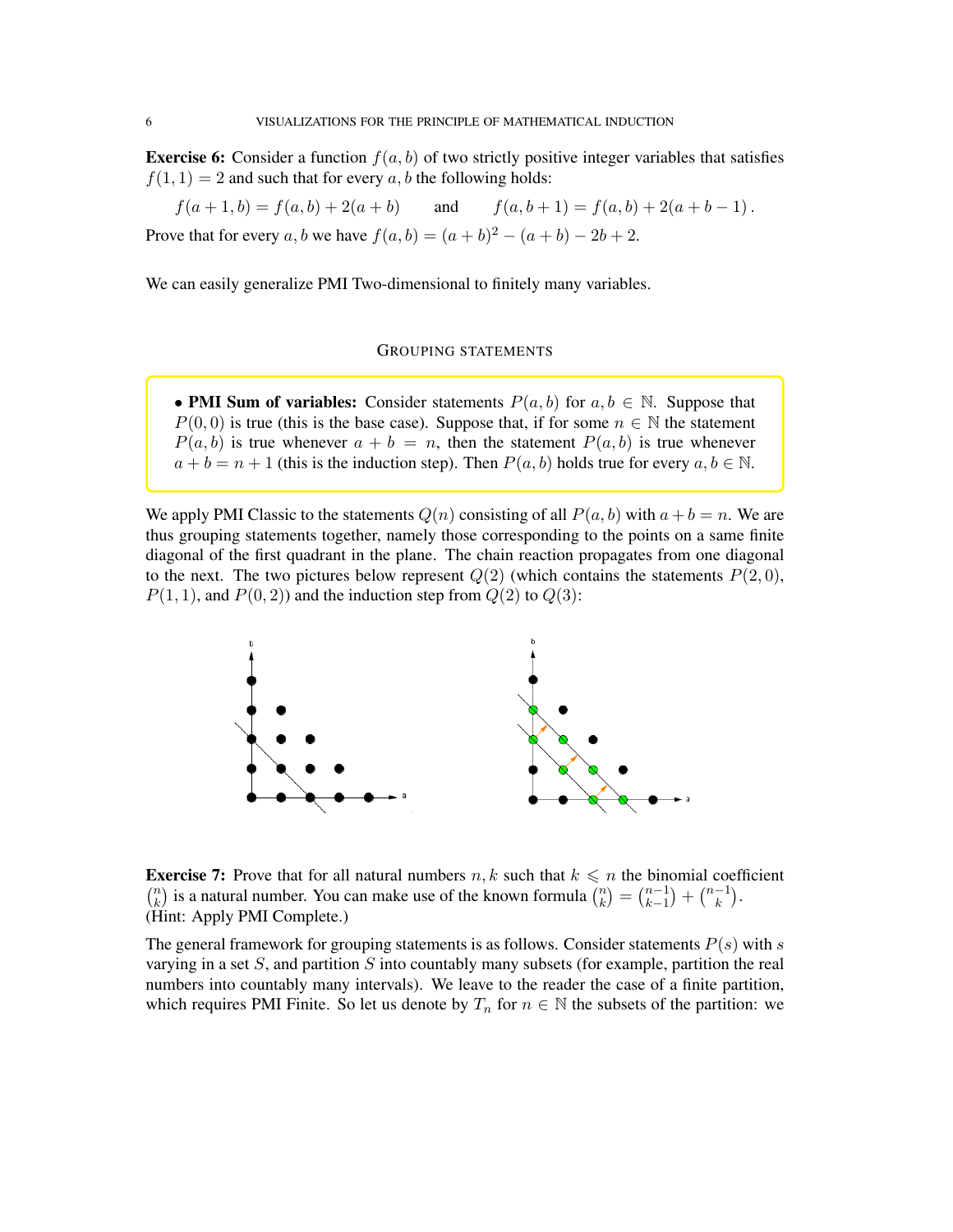group the statements  $P(s)$  for  $s \in T_n$  and apply PMI Classic.

• PMI Partition: Let S be a set, and consider statements  $P(s)$  for  $s \in S$ . Partition S into countably many subsets  $T_n$  with  $n \in \mathbb{N}$ . Suppose that  $P(s)$  is true for all  $s \in T_0$ (this is the base case). For all  $n \in \mathbb{N}$  suppose that, if  $P(s)$  is true whenever  $s \in T_n$ , then  $P(s)$  is true whenever  $s \in T_{n+1}$  (this is the induction step). Then  $P(s)$  holds true for every  $s \in S$ .

Domino towers represent the grouping of statements: the towers completely fall apart in the chain reaction, i.e. all their dominoes fall (to apply PMI Complete consider towers of growing size).



More generally consider an arrangement of dominoes: if all dominoes in some arrangement fall, then all dominoes in the next arrangement fall.



**Exercise 8:** For all finite subsets F of N, prove that the number of subsets of F equals  $2^{\#F}$ .

The sets of a partition are pairwise disjoint, so we never repeat statements in PMI Partition. However, proving a statement multiple times is not wrong, and sometimes increasing the number of statements that one has to prove turns out to be practical. Also notice that sometimes it is possible to fix some of the objects appearing in a problem and apply the mathematical induction to the remaining ones.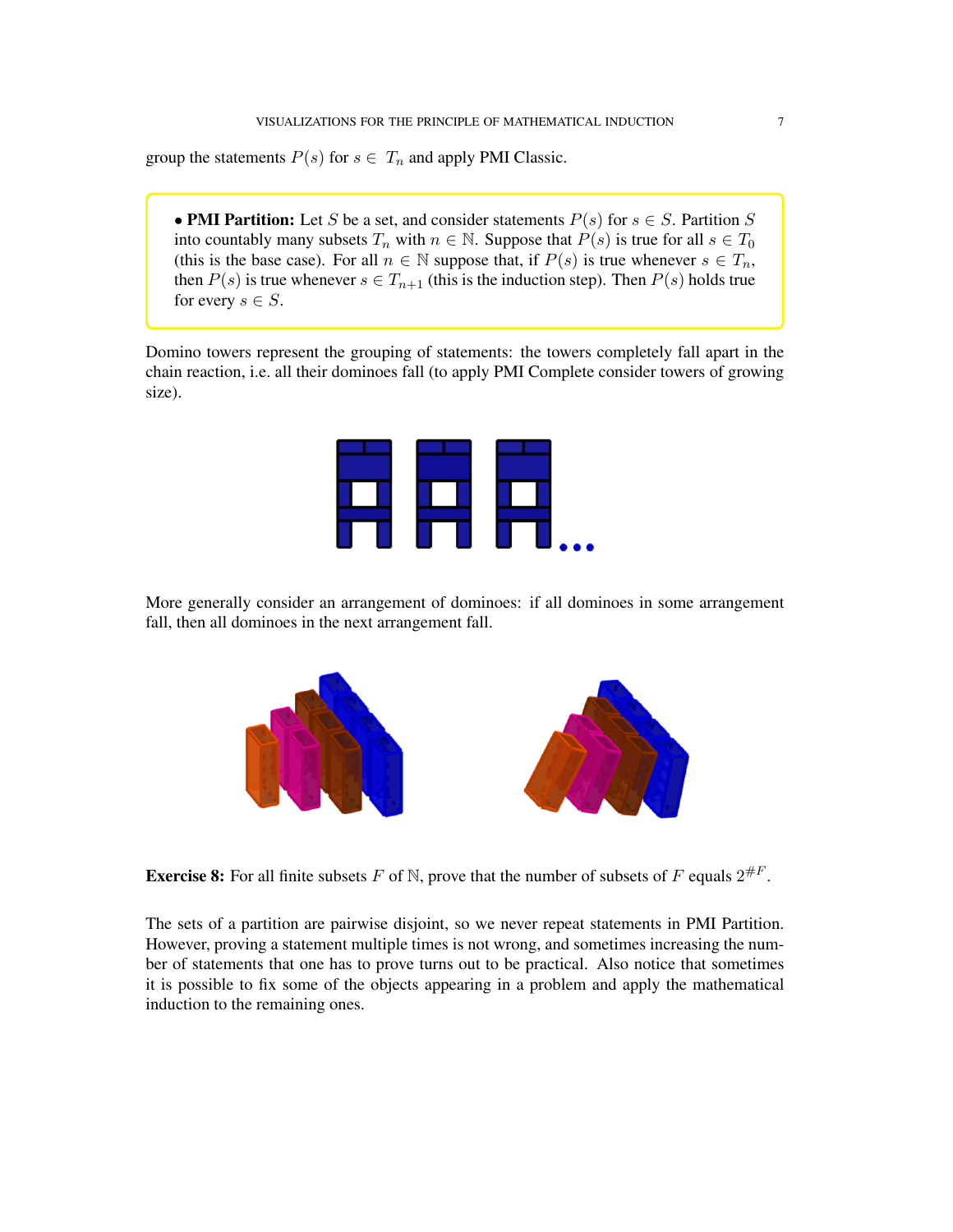LARGER INDUCTION STEP

• PMI Jumps: Consider statements  $P(n)$  for  $n \in \mathbb{N}$ . Let  $k \in \mathbb{N}$  with  $k \ge 1$ . Suppose that the statements  $P(0)$  up to  $P(k-1)$  are true (we have k base cases). Suppose that for every  $n \in \mathbb{N}$  the statement  $P(n)$  implies  $P(n + k)$  (in the induction step we jump k steps ahead). Then  $P(n)$  holds true for all  $n \in \mathbb{N}$ .

The set N is partitioned into k subsets, according to the remainder after division by k. We then apply k times PMI Countably infinite. In particular, for  $k = 2$  there is one induction for the even numbers, and one for the odd numbers:



We may visualize PMI Jumps with  $k$  rows of falling dominoes: hitting the next domino in the row means jumping k steps ahead in the usual arrangement.

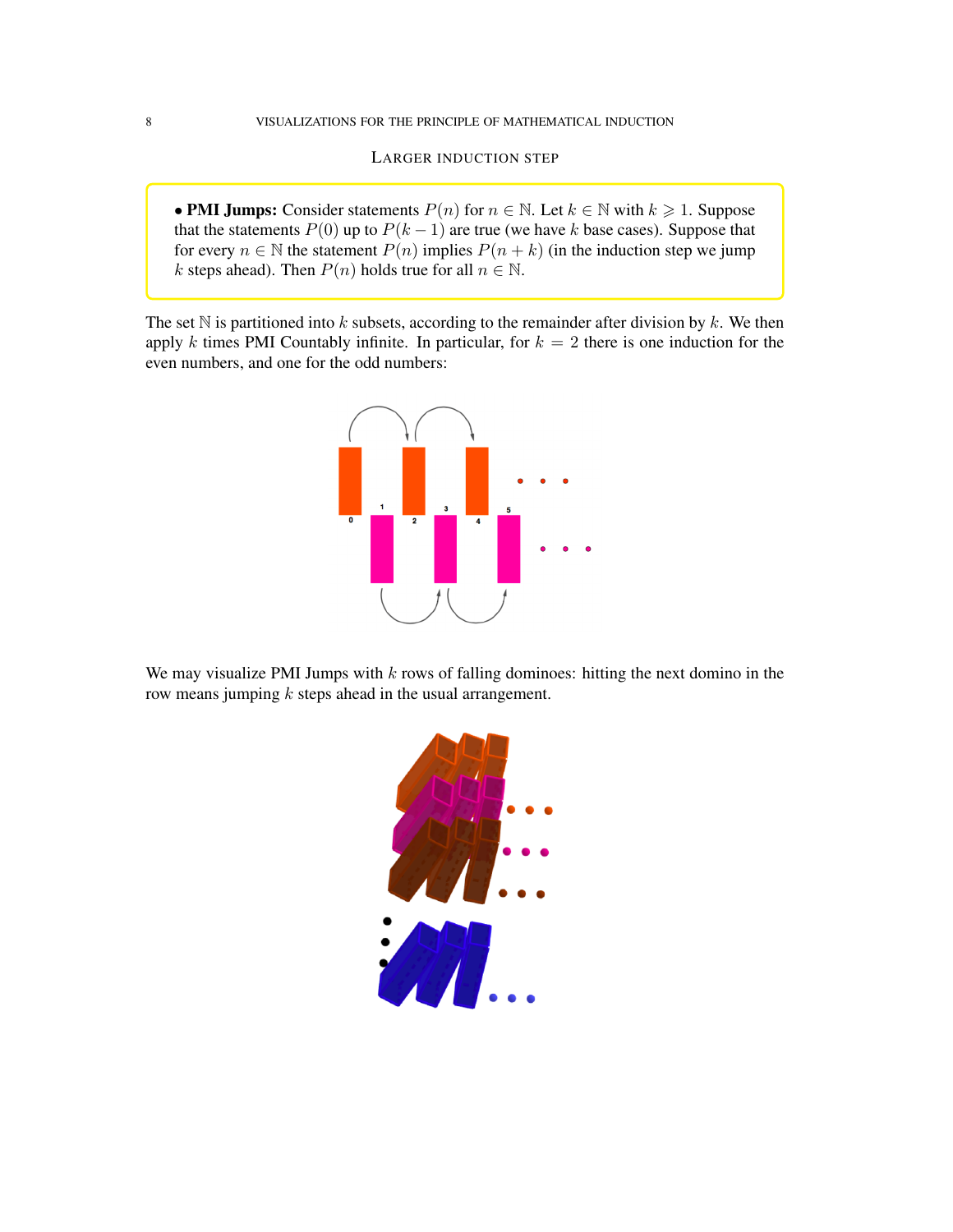An alternative to PMI Jumps is doing a case distinction in the proof of the induction step of PMI Classic. For example, instead of applying PMI Jumps for  $k = 2$ , one could prove the induction step for the case "from even to odd" and for the case "from odd to even".

**Exercise 9:** Prove that for all  $n \in \mathbb{N}$  we have

$$
(-1)^n = \begin{cases} 1 & \text{for } n \text{ even}; \\ -1 & \text{for } n \text{ odd}. \end{cases}
$$

Similarly, proving by induction the formula for the higher derivatives of the sinus function requires either PMI Jumps with  $k = 4$  or a case distinction with four cases.

The visualization for the case distinction is that not all dominoes fall down in the same way: the row of dominoes goes in a zigzag, or the dominoes are not aligned (in the following picture the dominoes are seen from above).



Summary: The Principle of Mathematical Induction is usually illustrated with a row of falling dominoes. We investigate several variants of this principle, providing intuitive visualizations for them.

### **REFERENCES**

- <span id="page-8-1"></span>[1] T. ANDREESCU, V. CRIS¸AN. *Mathematical Induction: A Powerful and Elegant Method of Proof*, XYZ Press, 2017.
- <span id="page-8-3"></span>[2] S. CHAKRABORTY, *Mathematical Induction*, Lecture 18 of CSE20 (Spring 2014), 15 pages, available for download at [https://cseweb.ucsd.edu/classes/sp14/cse20-a/InductionNotes.pdf](https://cseweb.ucsd.edu/classes/sp14/cse20-a/InductionNotes.pdf ), accessed 1 August 2018.
- <span id="page-8-2"></span>[3] D. S. GUNDERSON, *Handbook of Mathematical Induction: Theory and Applications*, Chapman & Hall/CRC, 2010.
- <span id="page-8-0"></span>[4] LOUISE DOCKER PHOTOGRAPHY, Flickr Image (cropped) [https://commons.wikimedia.org/](https://commons.wikimedia.org/wiki/File:Domino_effect.jpg#/media/File:Domino_effect.jpg) [wiki/File:Domino\\_effect.jpg#/media/File:Domino\\_effect.jpg](https://commons.wikimedia.org/wiki/File:Domino_effect.jpg#/media/File:Domino_effect.jpg), available under the CCBY 2.0 license, uploaded by Ranveig on 3 August 2007.
- <span id="page-8-4"></span>[5] WIKIPEDIA CONTRIBUTORS, *Mathematical Induction*, Wikipedia, The Free Encyclopedia, 16 June 2018, [https://en.wikipedia.org/wiki/Mathematical\\_induction](https://en.wikipedia.org/wiki/Mathematical_induction), accessed 1 August 2018.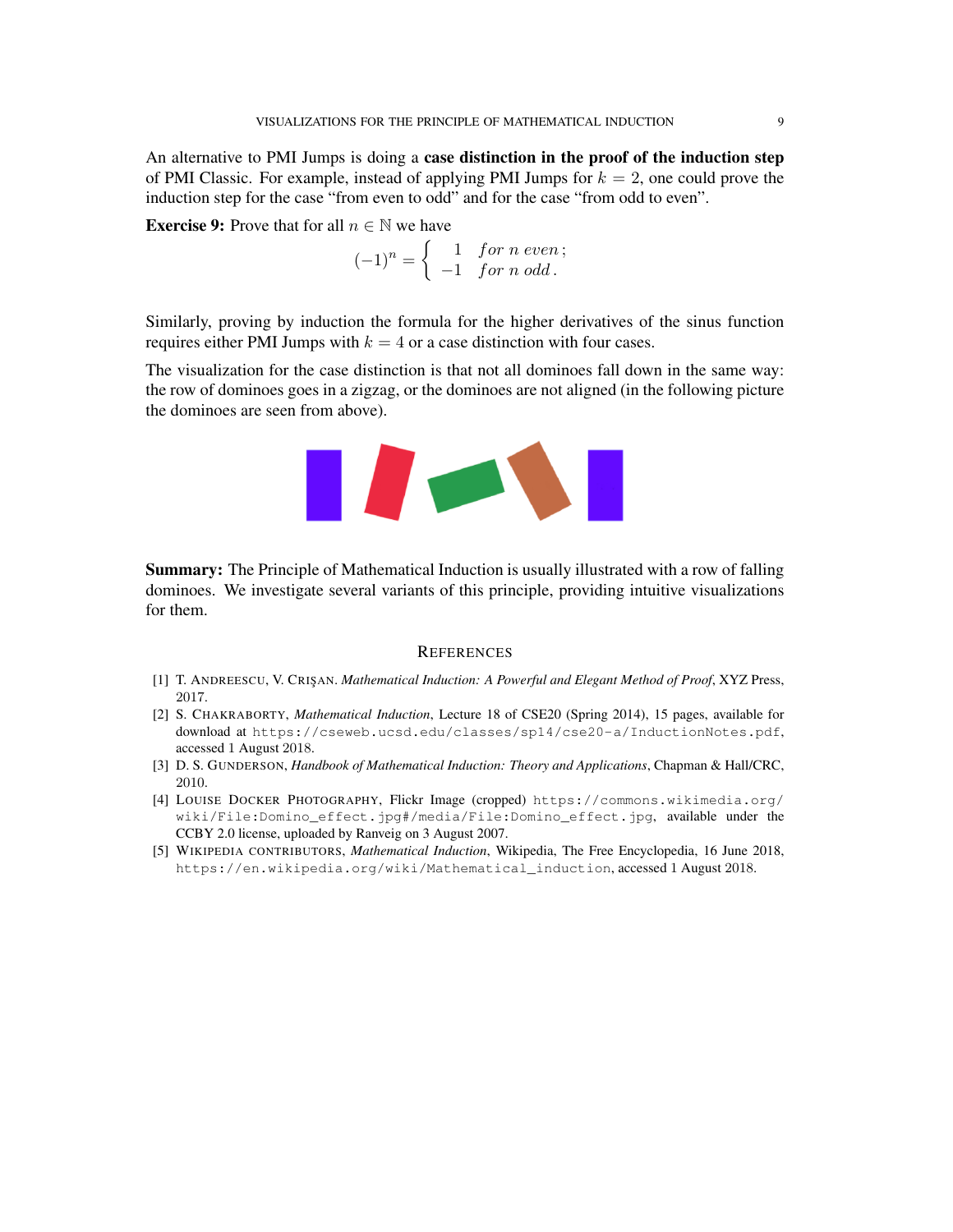#### SOLUTIONS TO THE EXERCISES FOR THE READER

• Exercise 1: Prove that for every  $n \in \mathbb{N}$  the number  $n^3 - n$  is a multiple of 3.

**Solution (with PMI Classic):** For  $n = 0$  the number  $n^3 - n$  is zero and hence a multiple of 3. If  $n^3 - n$  is a multiple of 3, then the number  $(n + 1)^3 - (n + 1) = (n^3 - n) + 3(n^2 + n)$  is also a multiple of 3.

• Exercise 2: Prove that for all natural numbers  $n \geq 4$  we have  $n \cdot (n-1) \cdots 2 \cdot 1 > 2^n$ .

**Solution (with PMI Different Start):** For  $n = 4$  we have  $4 \cdot 3 \cdot 2 \cdot 1 = 24 > 16 = 2^4$  so the statement is true. If for some  $n \geq 4$  we have  $n \cdot (n-1) \cdot \cdot \cdot 2 \cdot 1 > 2^n$ , then  $(n+1) \cdot n \cdot (n-1) \cdot \cdot \cdot 2 \cdot 1 > (n+1) \cdot 2^n > 2^{n+1}$ .

• Exercise 3: Prove that for all integers *n* in the range from 20 to 50 the binomial coefficient  $\binom{30}{n-20}$  is strictly positive.

**Solution (with PMI Finite):** The base case  $n = 20$  is clear because  $\binom{30}{0} = 1 > 0$ . To prove the induction step for  $20 \le n < 50$  suppose that the assertion holds for n, i.e. that  $\binom{30}{n-20} > 0$ . We can write

$$
\begin{pmatrix} 30 \\ n+1-20 \end{pmatrix} = \begin{pmatrix} 30 \\ n-20 \end{pmatrix} \cdot \frac{30 - (n-20)}{n+1-20}
$$

and hence the binomial coefficient on the left-hand side, being the product of two strictly positive integers, is also strictly positive. This proves the statement for  $n + 1$ .

• Exercise 4: The Fibonacci number sequence  $F_n$  can be defined by setting  $F_0 = 0$  and  $F_1 = 1$ , and by requiring that  $F_n = F_{n-2} + F_{n-1}$  holds for all  $n \ge 2$ . Prove that for all  $n \in \mathbb{N}$  we have

$$
F_n = \frac{1}{\sqrt{5}} \left[ \left( \frac{1 + \sqrt{5}}{2} \right)^n - \left( \frac{1 - \sqrt{5}}{2} \right)^n \right].
$$

**Solution (with PMI Complete):** The assertion for  $n = 0$  is evident. To prove the induction step for  $n = 0$ , we can show directly that the given expression for  $n = 1$  outputs  $F_1 = 1$ . To prove the induction step for  $n \geq 2$  we can make use of the recursion formula  $F_{n+1} = F_{n-1} + F_n$  and of the statement for  $F_{n-1}$  and  $F_n$ :

$$
F_{n+1} = \frac{1}{\sqrt{5}} \Big[ \Big( \frac{1+\sqrt{5}}{2} \Big)^{n-1} - \Big( \frac{1-\sqrt{5}}{2} \Big)^{n-1} \Big] + \frac{1}{\sqrt{5}} \Big[ \Big( \frac{1+\sqrt{5}}{2} \Big)^{n} - \Big( \frac{1-\sqrt{5}}{2} \Big)^{n} \Big]
$$
  
= 
$$
\frac{1}{\sqrt{5}} \Big[ \Big( \frac{1+\sqrt{5}}{2} \Big)^{n-1} \Big( \frac{3+\sqrt{5}}{2} \Big) - \Big( \frac{1-\sqrt{5}}{2} \Big)^{n-1} \Big( \frac{3-\sqrt{5}}{2} \Big) \Big]
$$
  
= 
$$
\frac{1}{\sqrt{5}} \Big[ \Big( \frac{1+\sqrt{5}}{2} \Big)^{n+1} - \Big( \frac{1-\sqrt{5}}{2} \Big)^{n+1} \Big].
$$

• Exercise 5: Let  $n \in \mathbb{N}$  with  $n \geq 1$ . Prove the inequality between arithmetic and geometric mean of n strictly positive real numbers:

$$
\frac{a_1 + a_2 + \ldots + a_n}{n} \geqslant \sqrt[n]{a_1 a_2 \ldots a_n} \, .
$$

(Hint: Prove the inequality by induction for all  $n$  that are powers of 2.)

**Solution (with PMI Backwards):** We first prove the assertion for all  $n \in S$ , where S is the set of powers of 2. Consider as statement  $P(n)$ , for  $n \in \mathbb{N}$  with  $n \geq 1$ , the given inequality for  $2^n$  numbers. The statement  $P(1)$  is easy to prove because we have the following equivalences

$$
\frac{a_1 + a_2}{2} \ge \sqrt{a_1 a_2} \quad \Longleftrightarrow \quad \left(\frac{a_1 + a_2}{2}\right)^2 \ge a_1 a_2 \quad \Longleftrightarrow \quad (a_1 - a_2)^2 \ge 0
$$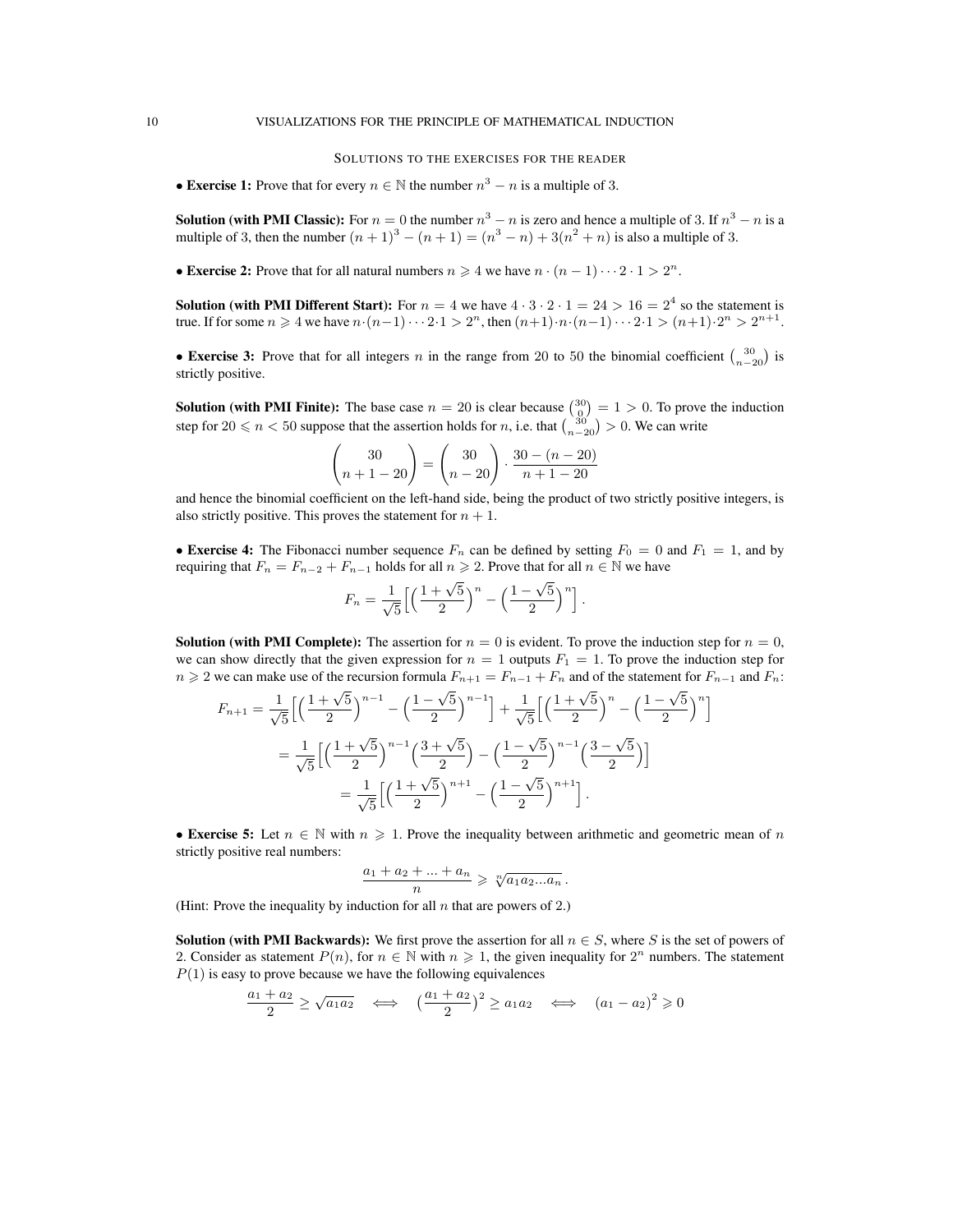and the last inequality is trivially true. Now suppose that  $P(n)$  is true, which means

$$
\frac{a_1 + a_2 + \ldots + a_{2^n}}{2^n} \geqslant \sqrt[2^n]{a_1 a_2 \ldots a_{2^n}}.
$$

We have to prove that  $P(n + 1)$  is true: by the known statement  $P(1)$  and applying  $P(n)$  we get

$$
\frac{a_1 + a_2 + \dots + a_{2n+1}}{2^{n+1}} = \frac{1}{2^n} \left( \frac{a_1 + a_2}{2} + \frac{a_3 + a_4}{2} + \dots + \frac{a_{2n+1-1} + a_{2n+1}}{2} \right)
$$
  
\n
$$
\geq \frac{\sqrt{a_1 a_2} + \sqrt{a_3 a_4} + \dots + \sqrt{a_{2n+1-1} a_{2n+1}}}{2^n}
$$
  
\n
$$
\geq \sqrt[n]{\sqrt{a_1 a_2} \sqrt{a_3 a_4} \dots \sqrt{a_{2n+1-1} a_{2n+1}}}
$$
  
\n
$$
= 2^{n+1} \sqrt{a_1 a_2 \dots a_{2n+1}}.
$$

Now we prove the induction step for PMI Backwards: supposing that the inequality holds for  $n$  numbers, we show that it holds for  $n - 1$  numbers. Consider strictly positive real numbers  $a_1, \ldots, a_{n-1}$ , and set  $a_n := \frac{a_1 + a_2 + \dots + a_{n-1}}{n-1}$  (notice that  $a_n$  is again a strictly positive real number). The inequality for n numbers then gives

$$
\frac{a_1 + a_2 + \ldots + a_{n-1} + \frac{a_1 + a_2 + \ldots + a_{n-1}}{n-1}}{n} \geq \sqrt[n]{a_1 a_2 \ldots a_{n-1} \cdot \left(\frac{a_1 + a_2 + \ldots + a_{n-1}}{n-1}\right)}.
$$

Raising the above inequality to the  $n$ -th power yields

$$
\left(\frac{a_1 + a_2 + \dots + a_{n-1}}{n-1}\right)^n \geq a_1 a_2 \dots a_{n-1} \cdot \left(\frac{a_1 + a_2 + \dots + a_{n-1}}{n-1}\right)
$$

and hence

$$
\left(\frac{a_1 + a_2 + \dots + a_{n-1}}{n-1}\right)^{n-1} \geq a_1 a_2 ... a_{n-1}.
$$

Taking the  $(n - 1)$ th square root we obtain the requested inequality for  $n - 1$  numbers.

• Exercise 6: Consider a function  $f(a, b)$  of two strictly positive integer variables that satisfies  $f(1, 1) = 2$ and such that for every  $a, b$  the following holds:

$$
f(a+1,b) = f(a,b) + 2(a+b)
$$
 and  $f(a,b+1) = f(a,b) + 2(a+b-1)$ .

Prove that for every  $a, b$  we have  $f(a, b) = (a + b)^2 - (a + b) - 2b + 2$ .

**Solution (with PMI Two-dimensional):** For all  $a, b \in \mathbb{N}$  with  $a, b \ge 1$ , let  $P(a, b)$  be the requested equality for  $f(a, b)$ . The base case  $P(1, 1)$  is easy to check because by definition we have  $f(1, 1) = 2$ . For the first induction step, fix  $b = 1$  and suppose that  $P(a, 1)$  is true for some  $a \ge 1$ . We now prove  $P(a + 1, 1)$ :

$$
f(a+1,1) = f(a,1) + 2(a+1)
$$
  
= 
$$
[(a+1)^2 - (a+1) - 2 + 2] + 2(a+1)
$$
  
= 
$$
[(a+1) + 1]^2 - [(a+1) + 1].
$$

For the second induction step, fix  $a \geq 1$  and suppose that  $P(a, b)$  is true for some  $b \geq 1$ . We now prove  $P(a, b + 1)$ :

$$
f(a,b+1) = f(a,b) + 2(a+b-1)
$$
  
= 
$$
[(a+b)^2 - (a+b) - 2b + 2] + 2(a+b-1)
$$
  
= 
$$
(a+b+1)^2 - (a+b+1) - 2(b+1) + 2.
$$